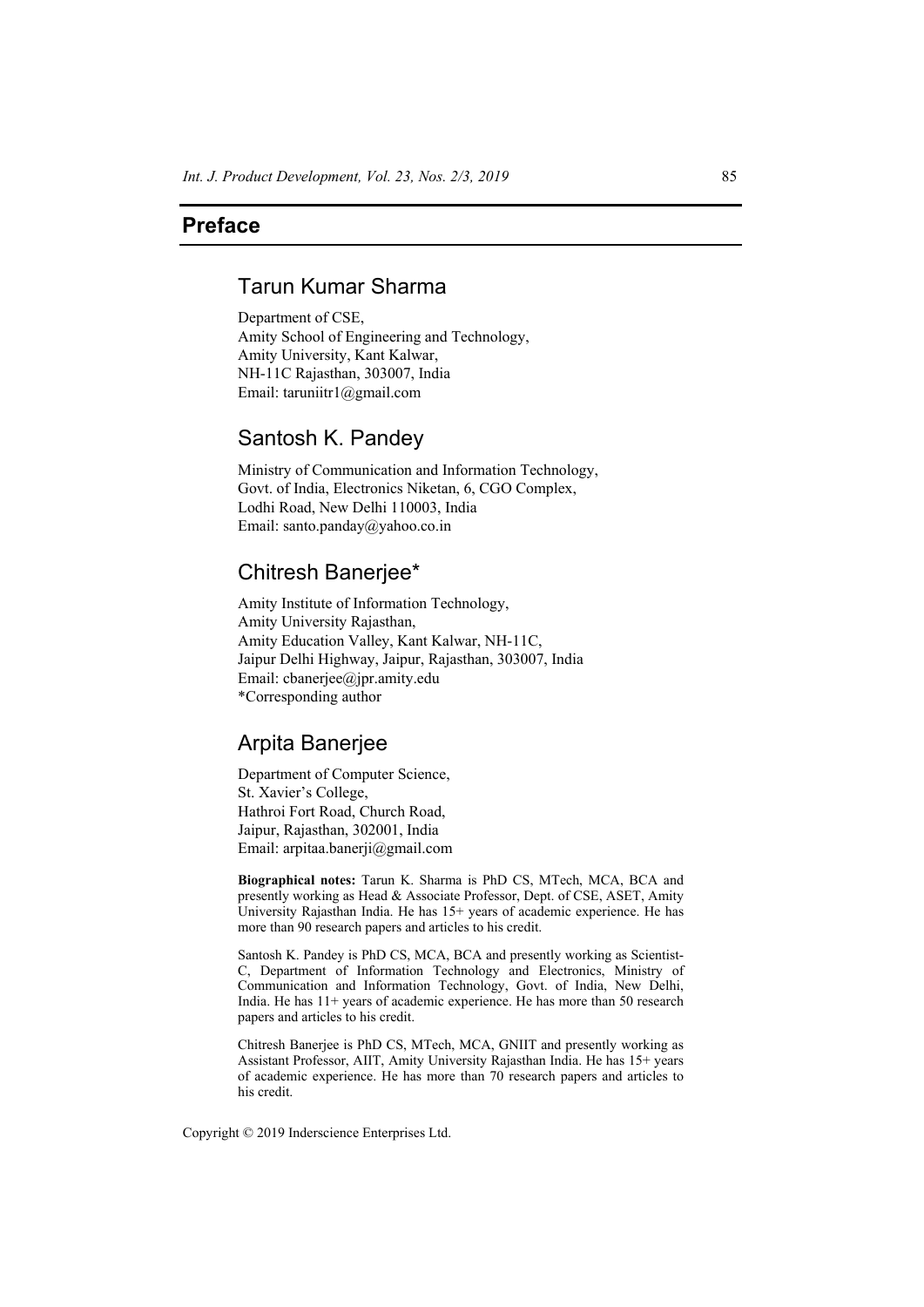### 86 *T.K. Sharma et al.*

Arpita Banerjee is MTech, MSc IT, BCom (H) and presently working as Head and Assistant Professor in Dept. of CS, St. Xavier's College, Jaipur, India. She has 10+ years of academic experience. She has more than 30 research papers and articles to her credit.

In today's business world, the survival of industries and organisations is fully dependent on their ability to adapt to their changing environment in ways which support rapid development and the introduction of innovative products and services. Information technology and its management facilitate such activities and provide adequate resources for enhancing the efficiency and effectiveness of an organisation's product development activities. Furthermore, the field of system engineering is constantly changing and growing as systems become increasingly complex.

Technology alone cannot provide solutions to all the problems involved in engineering a system. Thus a blueprint is needed to identify and define the actual problem, and to show how to effectively and efficiently develop a system that satisfies end users and all other stakeholders while organising the information that is needed to develop the right solution, and also communicating that information to all affected parties while integrating the technical and non-technical product team. Due consideration should be given to the needs of the world at large, e.g. environmental balance, social harmony and economic stability (Banerjee et al., 2017; Poonia et al., 2018; Banerjee et al., 2014; Banerjee and Pandey, 2010; Banerjee and Pandey, 2009).

#### *Objective of the special issue*

The primary objective of this special issue is to explore thorough, in-depth and wellfocused developments in the field of information management and system engineering. The issue will carry revised and substantially extended versions of presented research contribution at the International Conference on Recent Advances and Applications in Computer Engineering 2017 along with open contributions from other researchers.

#### *Organisation of the special issue*

The special issue is organised into seven manuscripts with the following brief description.

#### *Article 1: A smart system of 3D liver tumour segmentation*

In this paper, authors have proposed a smart system for semi-automatic segmentation of liver tumour from medical images based on geodesic active contours using level set method is proposed. The system passes through following stages. After the image is loaded, the region of interest (ROI) is selected and the Geodesic Active Contours with level set methods are initialised. Then segmentation result is updated to extract the tumour in three dimensions. The liver tumours detected by the system were compared with those delineated manually by experts, used as the ground truth results. The system was evaluated on Computed Tomography images of different datasets of tumours and compared with other methods. The result of proposed system obtained the Dice SC 0.948 and Jaccard SC 0.902 exhibits the steadfastness and effectiveness of the system.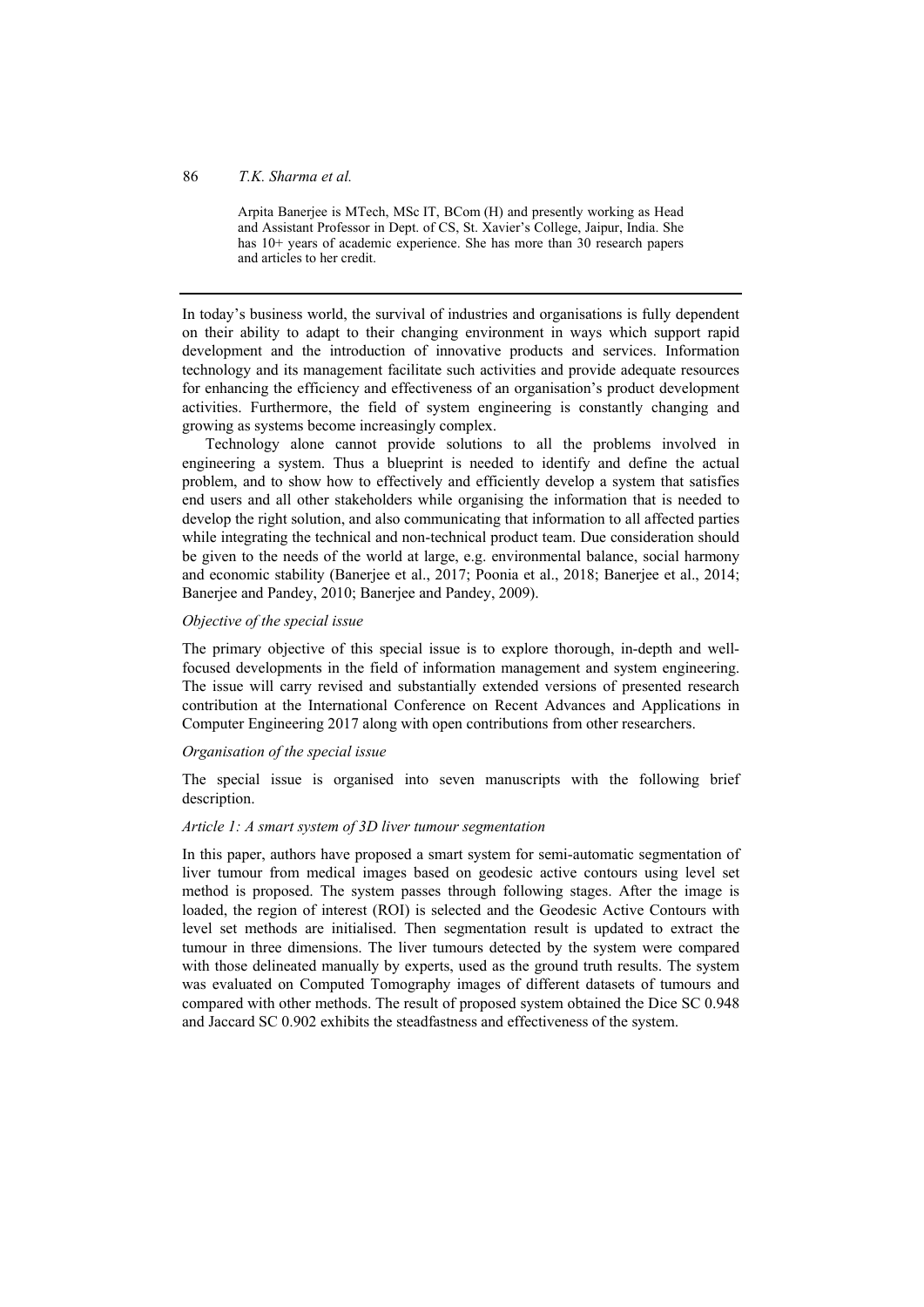#### *Preface* 87

#### *Article 2: An empirical study on the cellular subscribers churn, selection factors and satisfaction with the services*

In this paper, the authors have identified the determinants of customer satisfaction; the attributes that are important while selecting a service provider, to understand the factors for customer churn and identify the relationships between these three constructs with respect to higher mobile data usage. In order to validate the proposed relationship, Confirmatory Factor Analysis using Structure Equation Modelling is used. Findings indicate that one of the important construct of selecting a service provider is customer satisfying experience with the service provider. Also, it has been found that significance of data services is constantly increasing for the subscribers. These findings will be useful to both service providers and researchers to comprehend service quality parameters considering mobile subscribers view point. This can help to re-look the existing benchmarks and increase customer satisfaction.

#### *Article 3: A cloud based architecture for competence management and discovery*

In this paper, the authors have defined a method based on conceptual graphs formalism for competence management, and then apply the method for competence discovery and composition on distributed competence and knowledge bases. The paper contributes towards competence and knowledge management literature in two ways. The first contribution is first to formally represent the competences and second to define detailed algorithms for competence discovery and composition. The second contribution is in defining a conceptual architecture for the system of competence management and discovery based on the cloud in order to face the problems related to scalability, to take profit of the benefits of cloud computing technology and as a basis for the proof of concepts.

#### *Article 4: Layered approach of analysing OSS and risk management*

In this paper, the authors have provided a detailed and thorough comparison of the OSS with the closed source software, their advantages vis-à-vis the disadvantages and certain other aspects will also be carried out making it simpler and understandable by the readers. Quality Assurance being of prime importance in any field is a must and like any other feature it gains the same amount of importance in this field as well. The bottom line is that this paper facilitates the readers and researchers to understand and analyse OSS and OSSD and simplifies the understanding of this concept with the help of very simple and understandable examples. The importance given by any firm to various factors in the process of producing the finished product have also been touched and analysed at the grass root level by the authors of this paper.

#### *Article 5: Manufacturing simulation of alternate additive manufacturing method using cubes with CATIA macro programming*

In this paper, the authors have proposed a layer-less approach which is based on arranging different sizes of cubes to achieve the final product. An algorithm is developed and manufacturing feasibility is simulated using CATIA software and its macros. It was found that the components can be manufactured using this additive manufacturing method without the layer approach. The proposed additive manufacturing method and the algorithm can be applied to additive manufacturing situations demanding very large components to be manufactured with less amount of time.